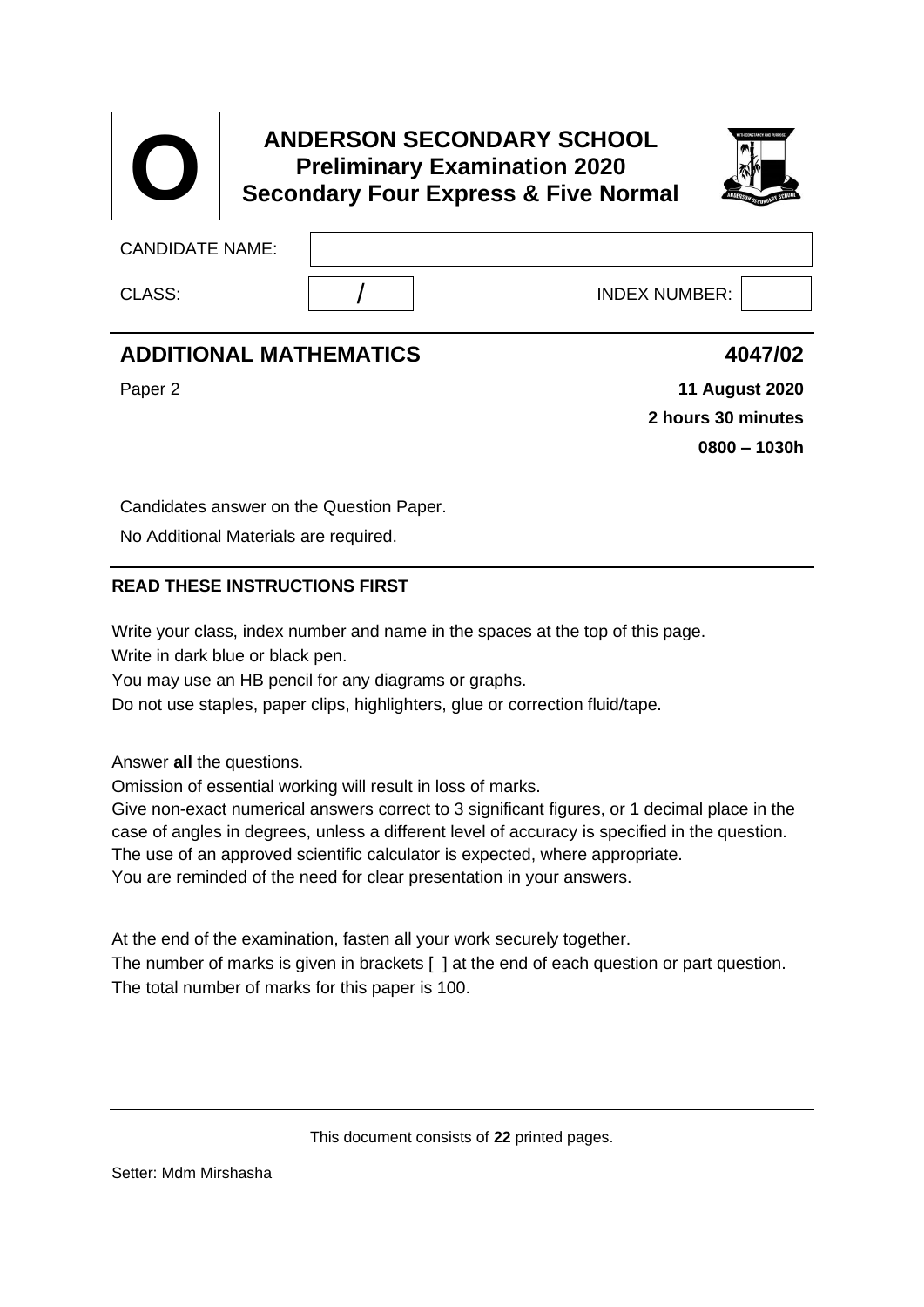**2**

#### **1. ALGEBRA**

## *Quadratic Equation*

For the equation  $ax^2 + bx + c = 0$ ,

$$
x = \frac{-b \pm \sqrt{b^2 - 4ac}}{2a}
$$

*Binomial expansion*

$$
(a+b)^n = a^n + \binom{n}{1}a^{n-1}b + \binom{n}{2}a^{n-2}b^2 + \dots + \binom{n}{r}a^{n-r}b^r + \dots + b^n,
$$
  
where *n* is a positive integer and 
$$
\binom{n}{r} = \frac{n!}{r!(n-r)!} = \frac{n(n-1)\dots(n-r+1)}{r!}
$$

### **2. TRIGONOMETRY**

*Identities*

$$
\sin^2 A + \cos^2 A = 1
$$
  
\n
$$
\sec^2 A = 1 + \tan^2 A
$$
  
\n
$$
\csc^2 A = 1 + \cot^2 A
$$
  
\n
$$
\sin(A \pm B) = \sin A \cos B \pm \cos A \sin B
$$
  
\n
$$
\cos(A \pm B) = \cos A \cos B \mu \sin A \sin B
$$
  
\n
$$
\tan(A \pm B) = \frac{\tan A \pm \tan B}{1 \mu \tan A \tan B}
$$
  
\n
$$
\sin 2A = 2 \sin A \cos A
$$
  
\n
$$
\cos 2A = \cos^2 A - \sin^2 A = 2 \cos^2 A - 1 = 1 - 2 \sin^2 A
$$
  
\n
$$
\tan 2A = \frac{2 \tan A}{1 - \tan^2 A}
$$
  
\nFormulae for  $\triangle ABC$   
\n
$$
\frac{a}{\sin A} = \frac{b}{\sin B} = \frac{c}{\sin C}
$$
  
\n
$$
a^2 = b^2 + c^2 - 2bc \cos A
$$

$$
\Delta = \frac{1}{2} ab \sin C
$$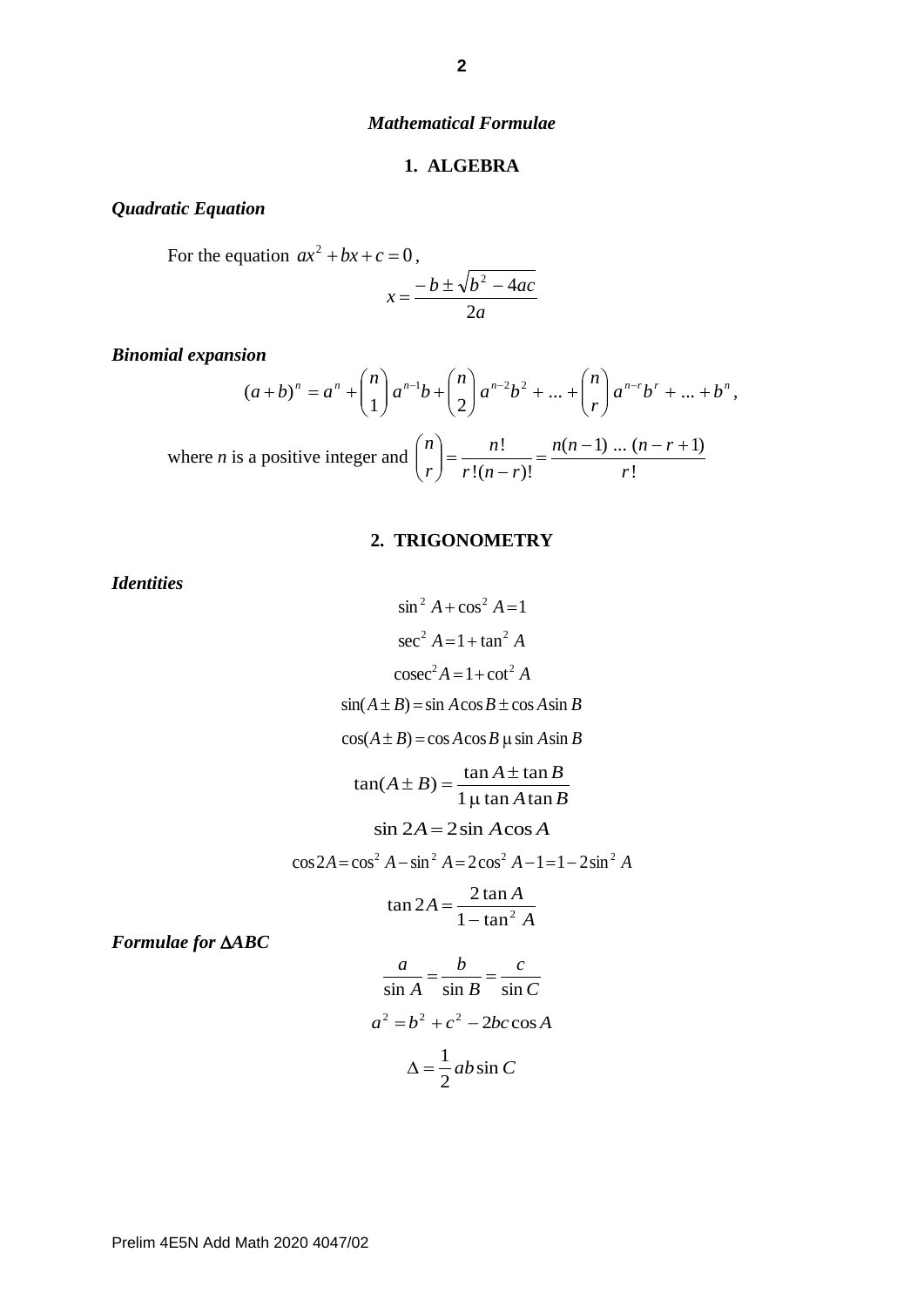- **1** The roots of the quadratic equation  $5x 2x^2 = 2 k$  are  $\alpha$  and  $\beta$ . The roots differ by  $4\frac{1}{2}$ 2 .
	- **(i)** Show that  $k = 9$ . [4]

(ii) Hence find a quadratic equation with integer coefficients whose roots are  $\alpha^3$ and  $\beta^3$  $\beta^3$ . [4]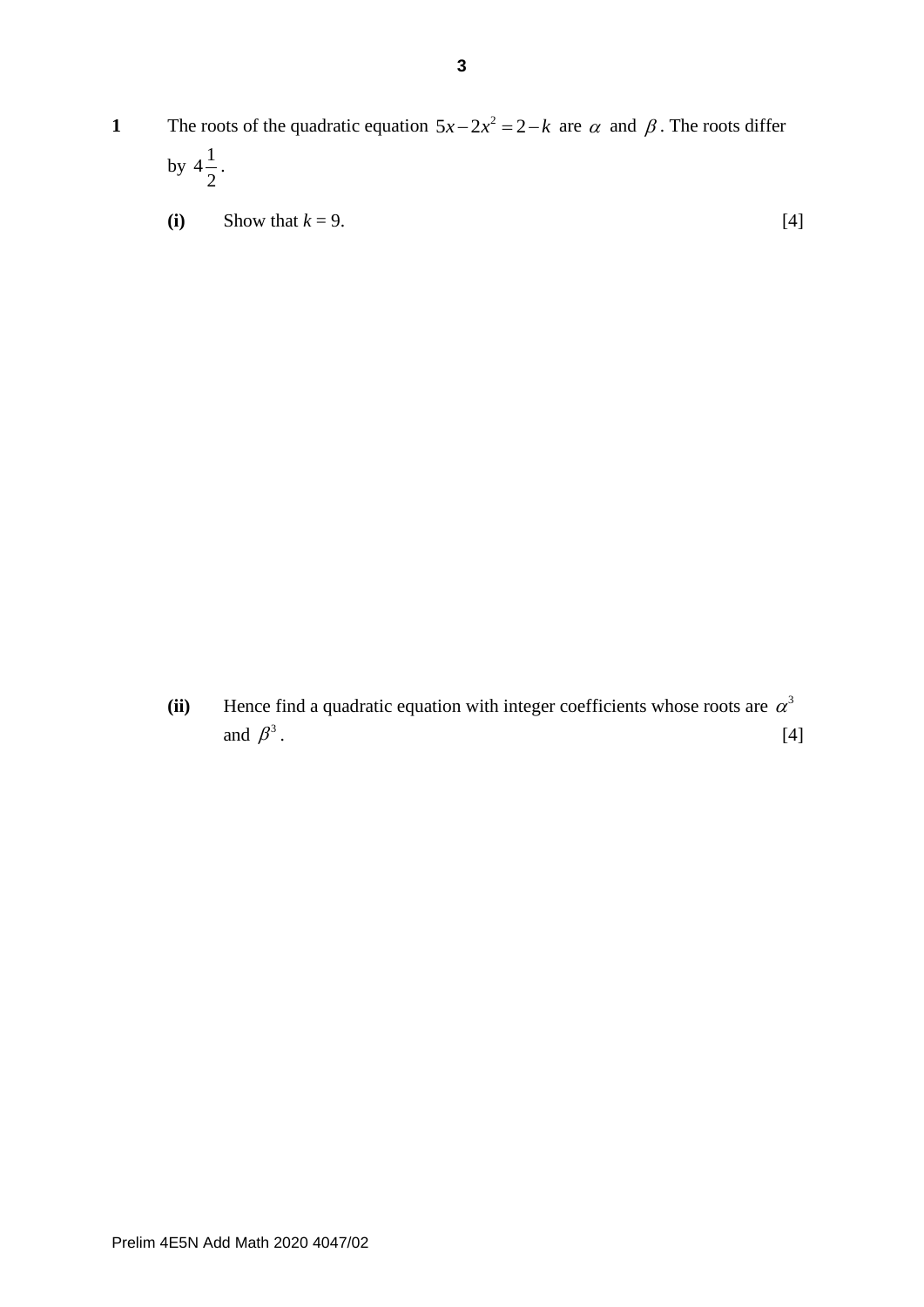**2 (a)** It is given that  $tan(A+B) = 8$  and  $tan B = 2$ . **Without using a calculator**, find the exact value of  $\cot A$ . [3]

**4**

**(b) (i)** Prove that  $\sin 2x(\cot x - \tan x) = 2\cos 2x$  . [3]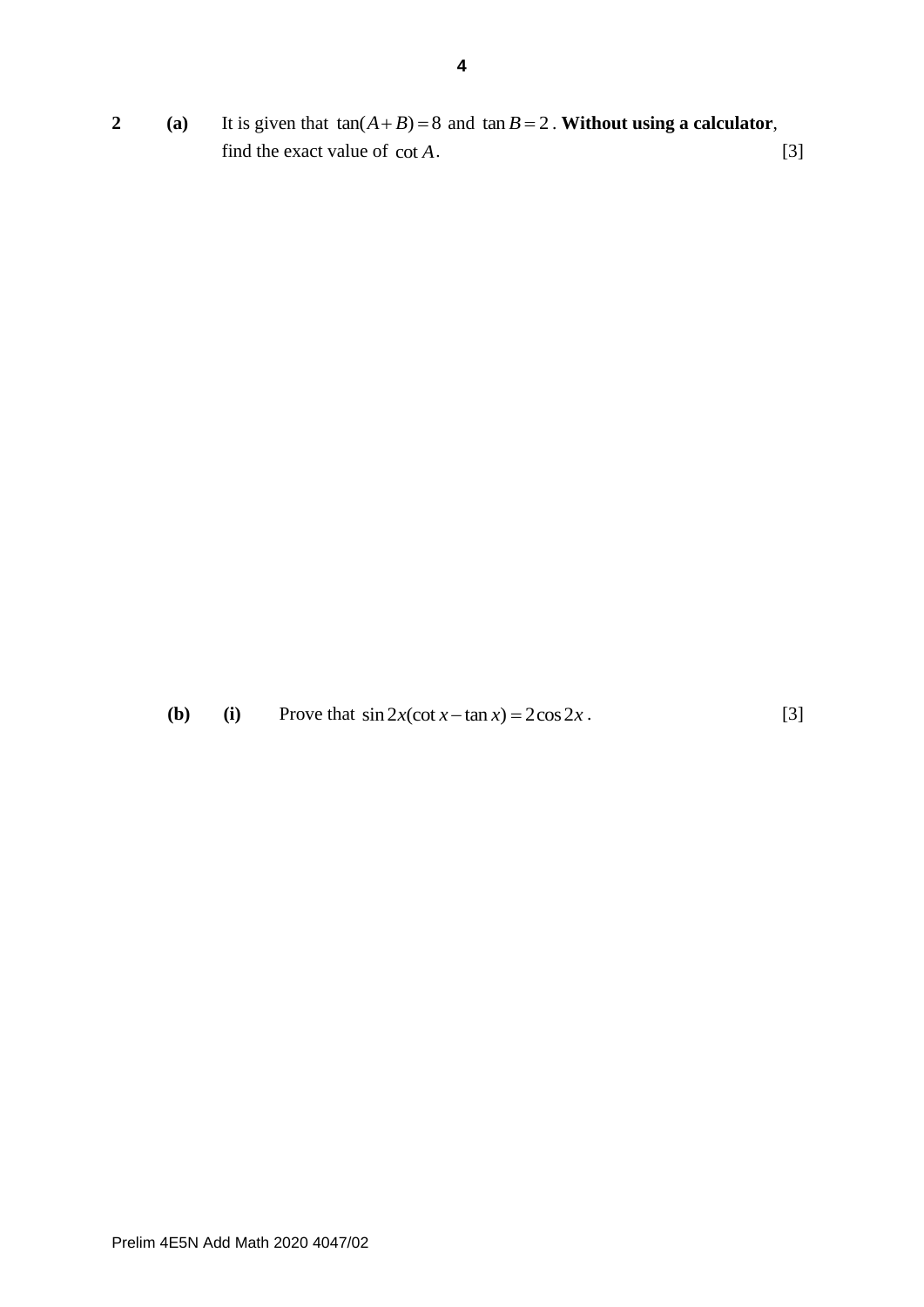(ii) Hence solve the equation  $\sin 2x(\cot x - \tan x) = \sec 2x$  for  $0 \le x \le \pi$ . [4]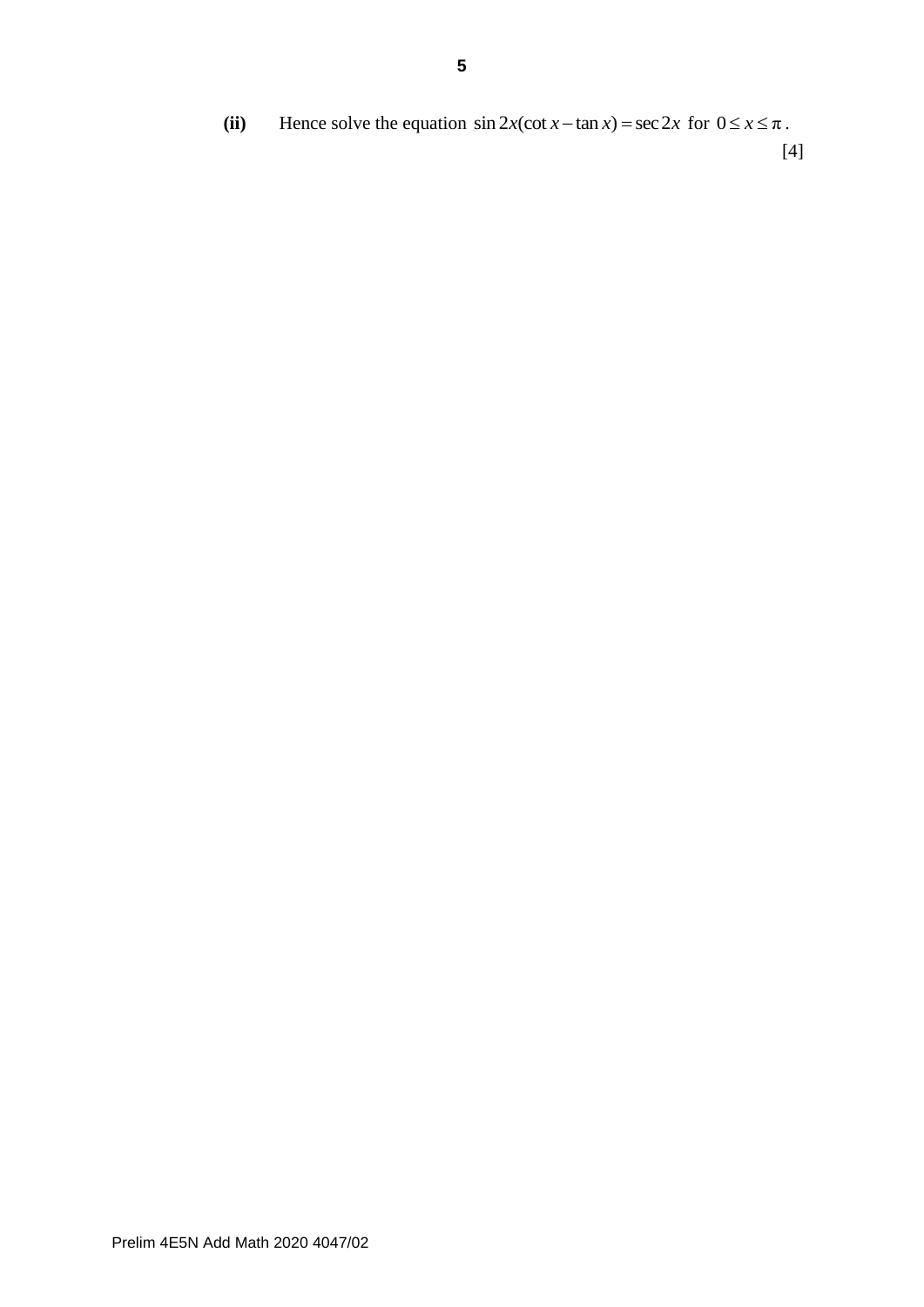- **3** The equation of circle *C*<sub>1</sub>, with centre *A*, is  $x^2 + y^2 8x 4y + 11 = 0$ .
	- **(i)** Find the coordinates of *A* and the radius of  $C_1$ . [3]

(ii) Explain why the line  $x = 1$  is a tangent to  $C_1$ . [1]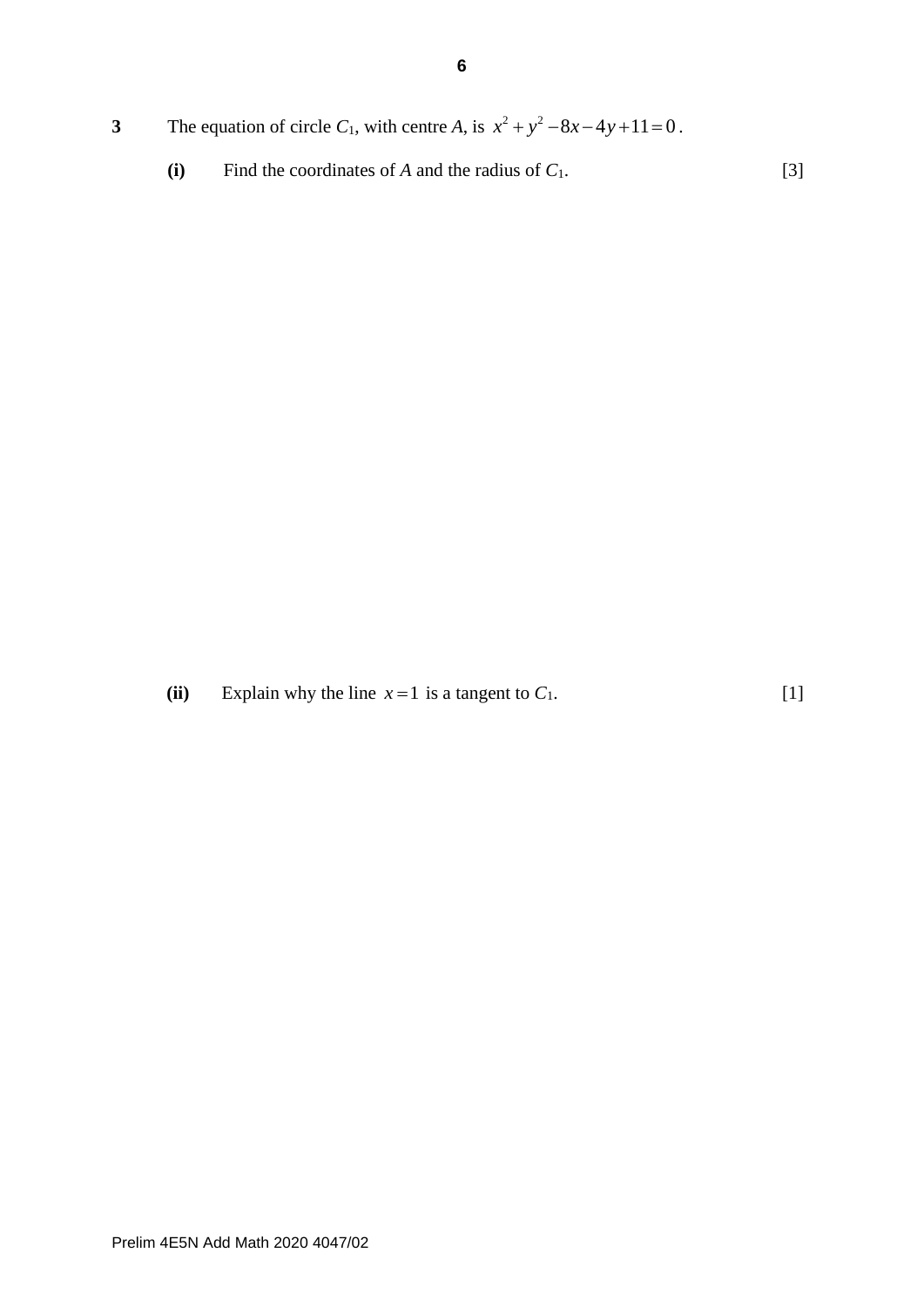The equation of a second circle  $C_2$ , with centre *B*, is  $(x+3)^2 + (y-2)^2 = R^2$ .

**(iii)** Find the length of *AB*. [2]

**(iv)** State the possible value(s) of *R* such that *C*<sup>1</sup> and *C*<sup>2</sup> touch each other at exactly one point. [2]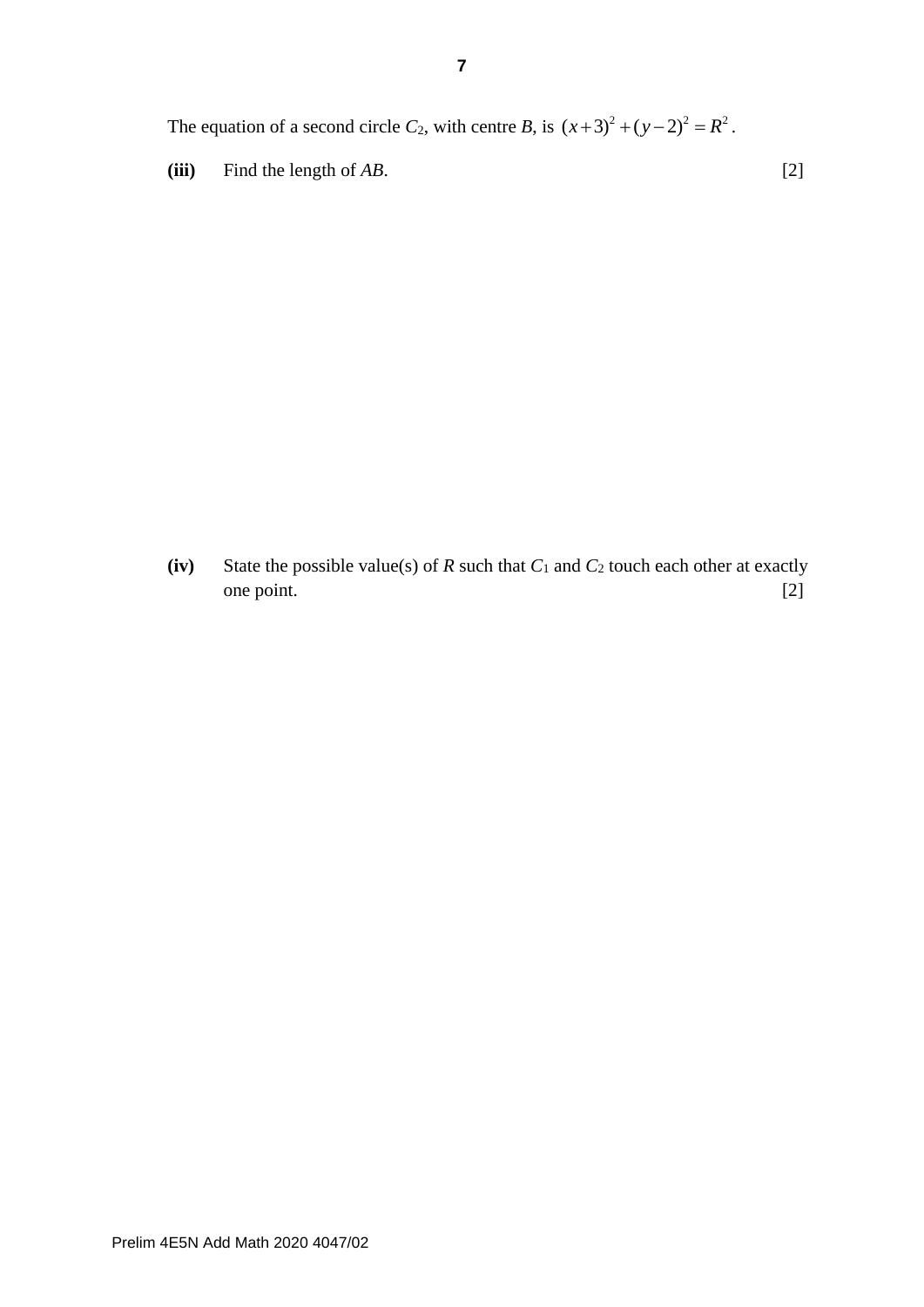**4 (a)** Given that  $\log_{\sqrt{2}} x = m$  and  $\log_4 y = n$ , express  $\frac{\sqrt{3}}{2}$ *y x* in terms of *m* and *n*.  $[4]$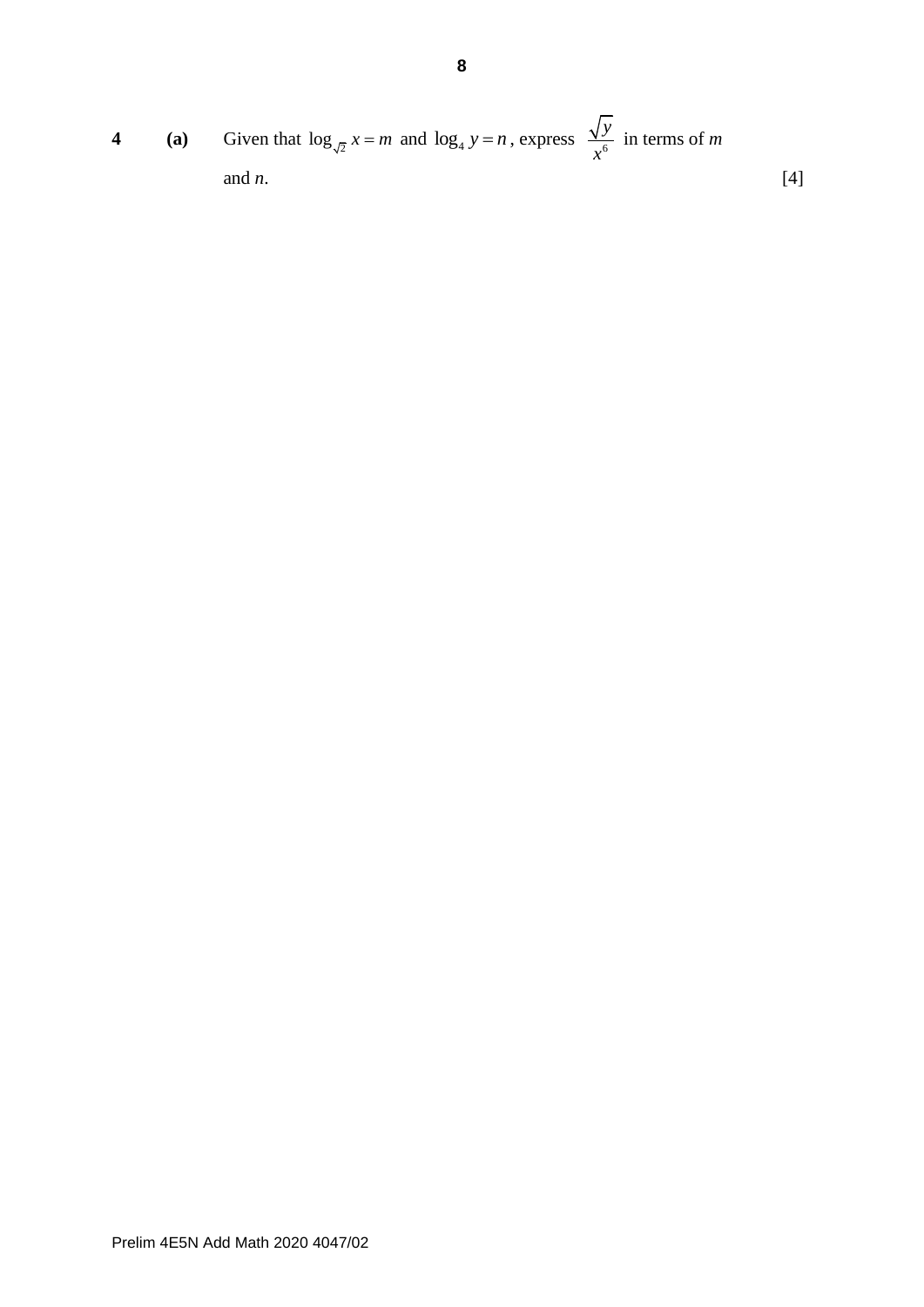**(b)** Solve the equation 
$$
\log_2(3x-2) = \log_4(x^2+1) + \frac{2}{\log_{10} 2}
$$
. [6]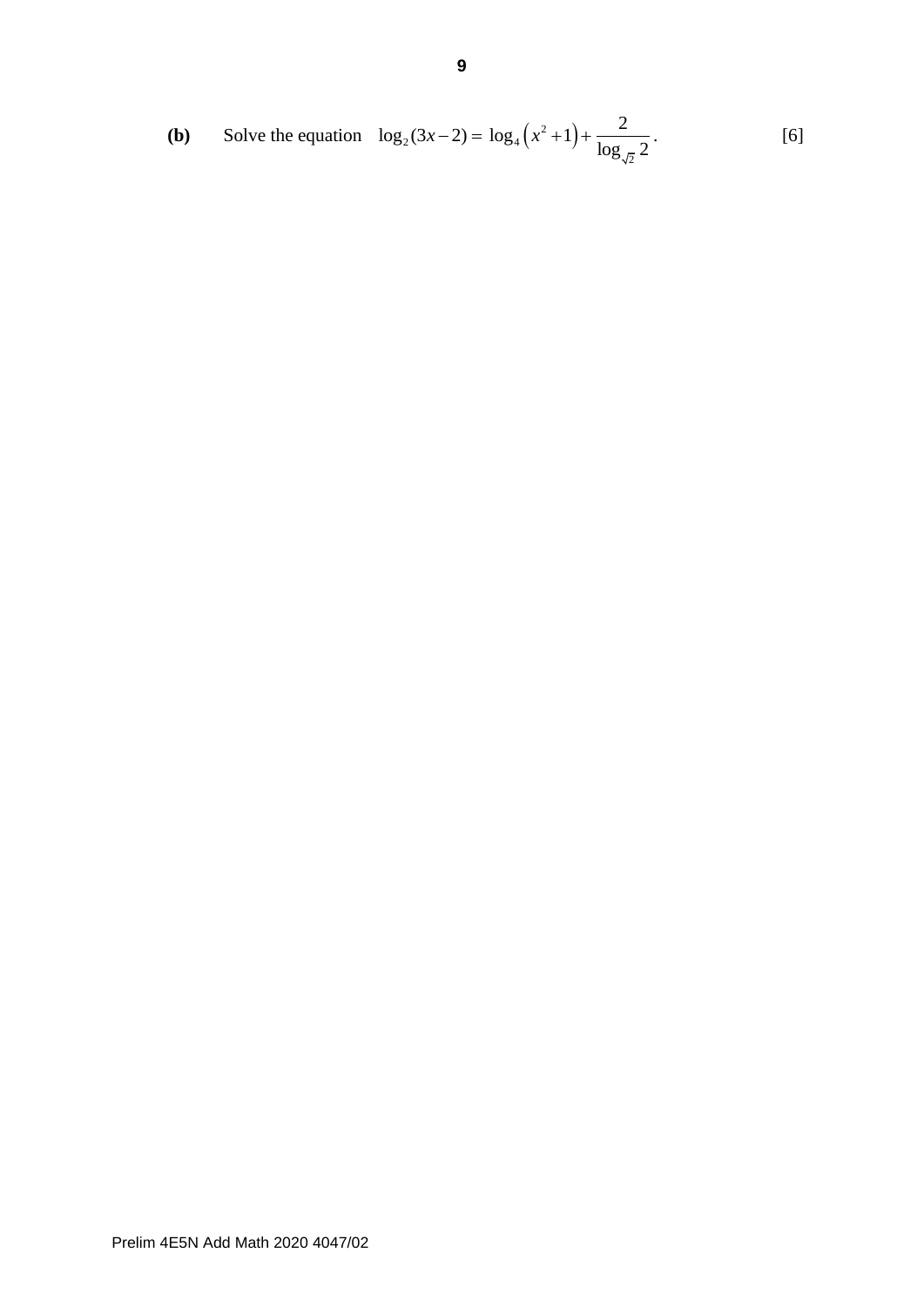**5** The diagram shows a solid cylinder of radius *r* cm and height *h* cm inscribed in a hollow cone of height 45 cm and base radius 20 cm. The cylinder rests on the base of the cone and the circumference of the top surface of the cylinder touches the curved surface of the cone.



(i) Show that the volume, *V* cm<sup>3</sup>, of the cylinder is given by  $V = 45\pi r^2 - \frac{9}{4}\pi r^3$ 4  $V = 45\pi r^2 - \frac{9}{4}\pi r^3$ . [3]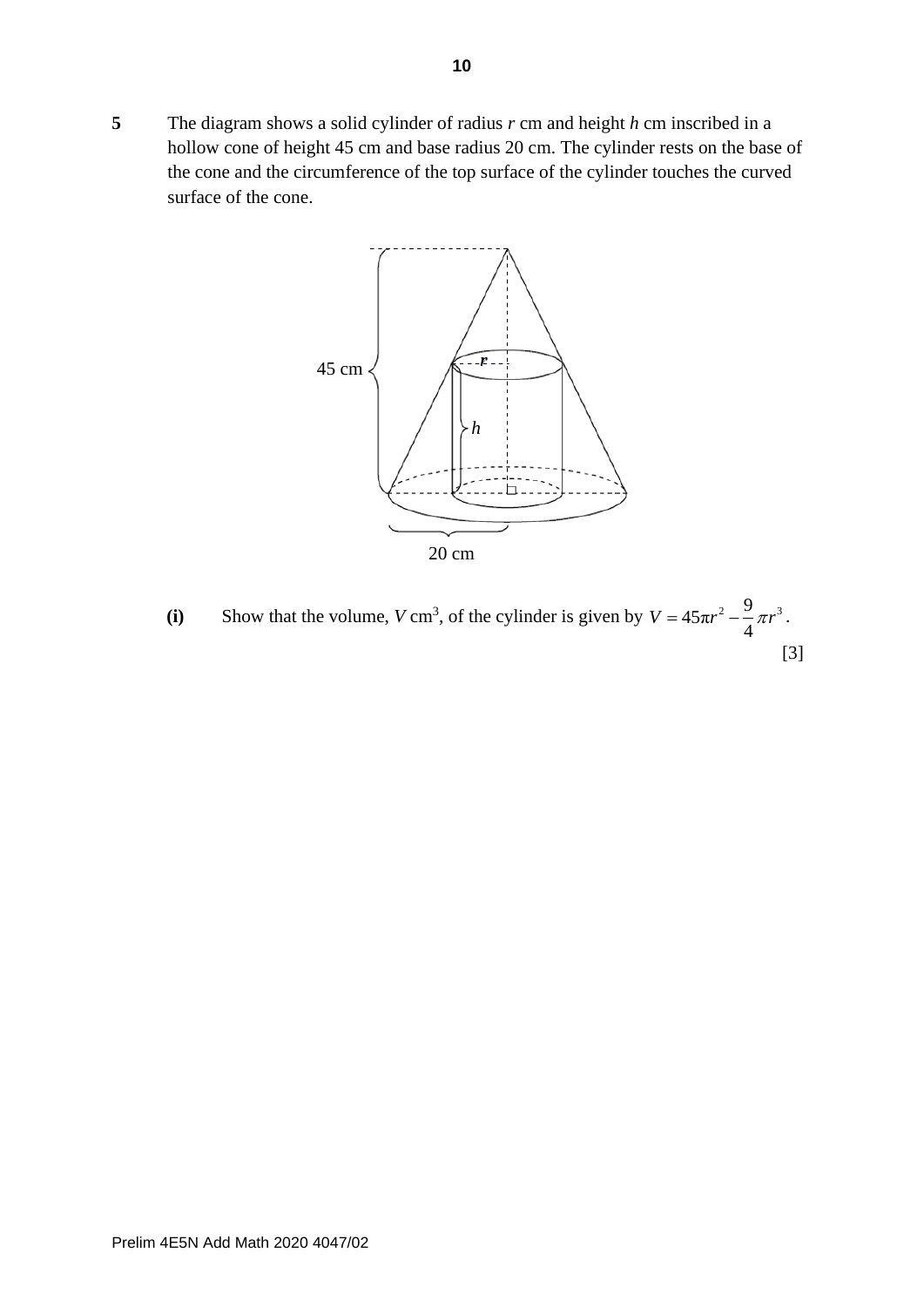**(ii)** Given that *r* can vary, find the maximum volume of the cylinder, leaving your answer in terms of  $\pi$ . [4]

(iii) Hence show that the cylinder occupies at most  $\frac{4}{5}$ 9 of the volume of the cone. [2]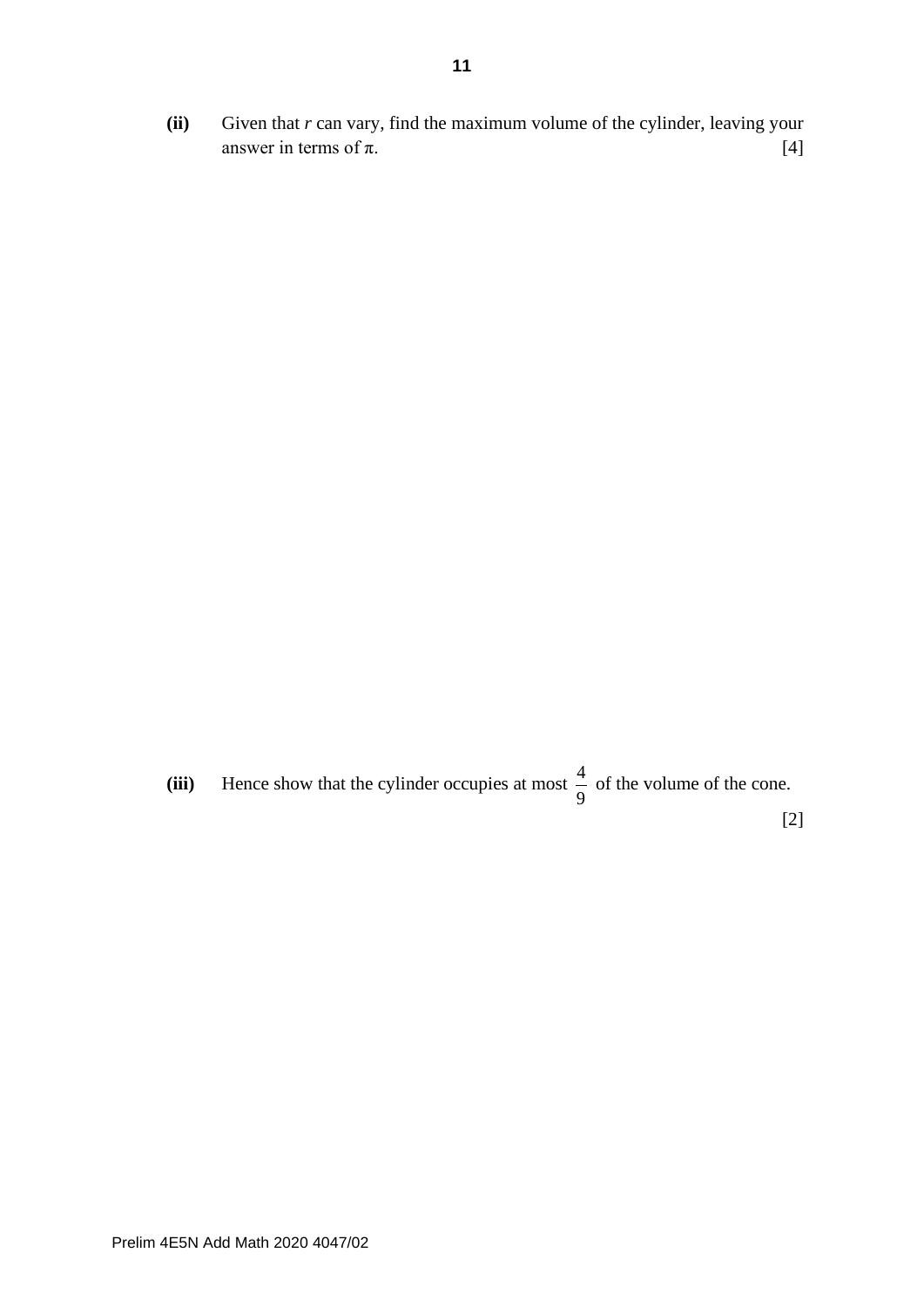6 (i) Express 
$$
\frac{2x^3 - 20x^2 - 17x - 10}{(x^2 - 4)(2x^2 + 1)}
$$
 in partial fractions. [5]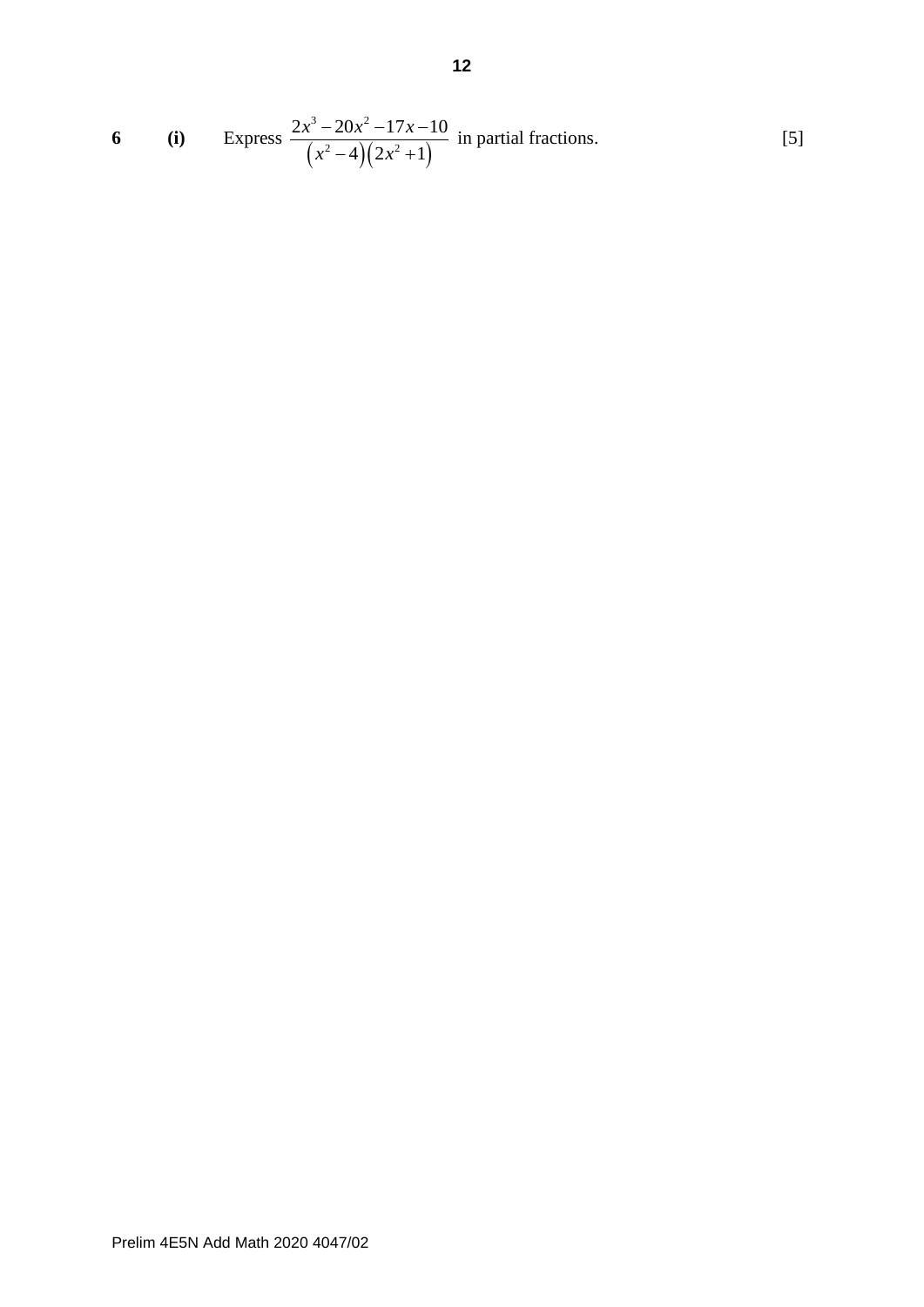(ii) Differentiate  $\ln (2x^2 + 1)$  with respect to  $x$ . [2]

(iii) Using the results from parts (i) and (ii), find 
$$
\int \frac{2x^3 - 20x^2 - 17x - 10}{(x^2 - 4)(2x^2 + 1)} dx
$$
. [3]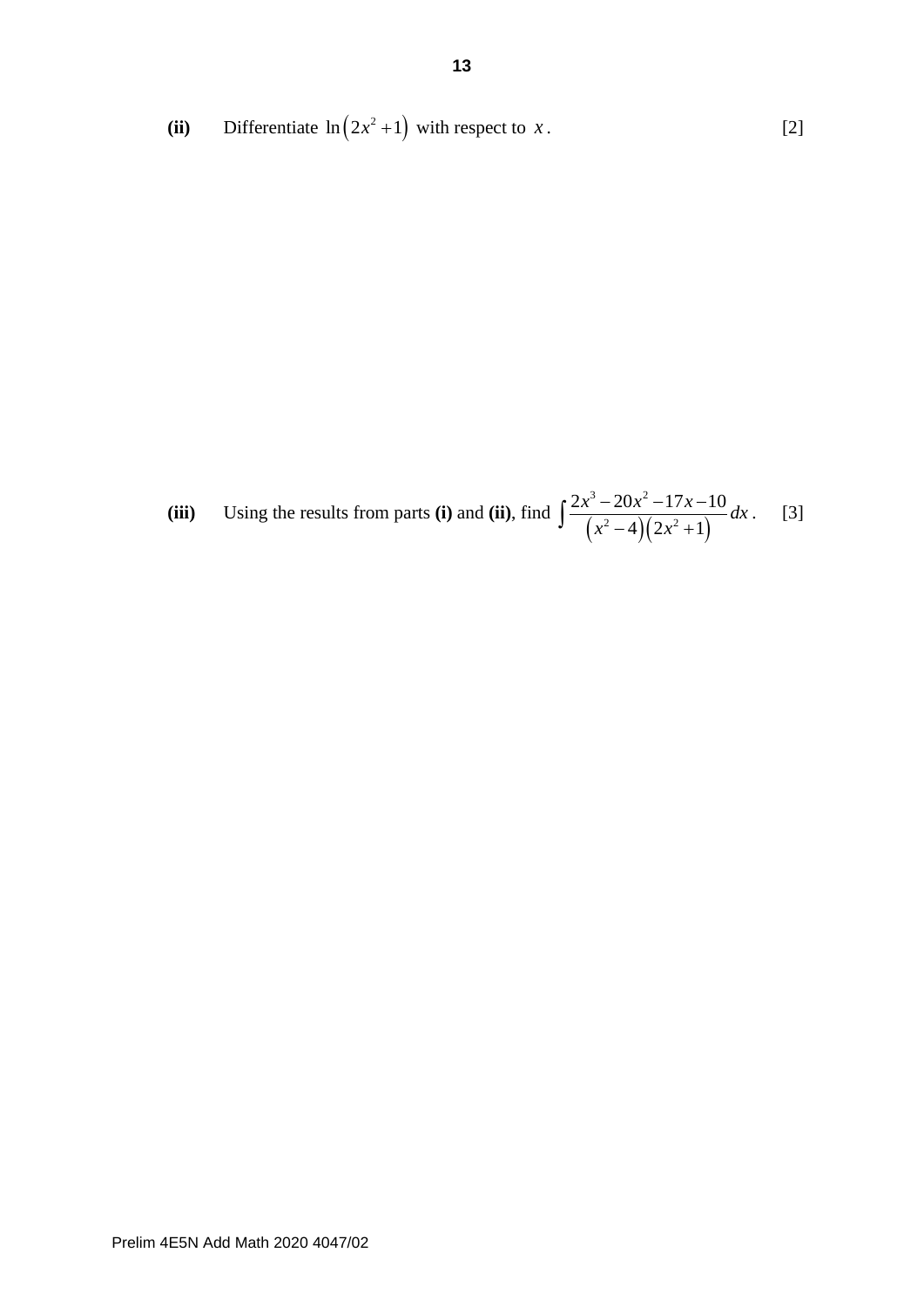

The diagram shows the curve  $y = f(x)$  which intersects the *x*-axis at points *A* and *B*. The tangent to the curve at the point  $\left(\frac{1}{2}, 10\right)$  $\left(\frac{1}{2}, 10\right)$  intersects the *x*-axis at point *C*. It is given that  $\frac{dy}{dx} = -8x + 10$ *dx*  $=-8x+10$ .

(i) Show that *B* is the point  $(3, 0)$  and find the coordinates of *C*.  $[5]$ 

**7**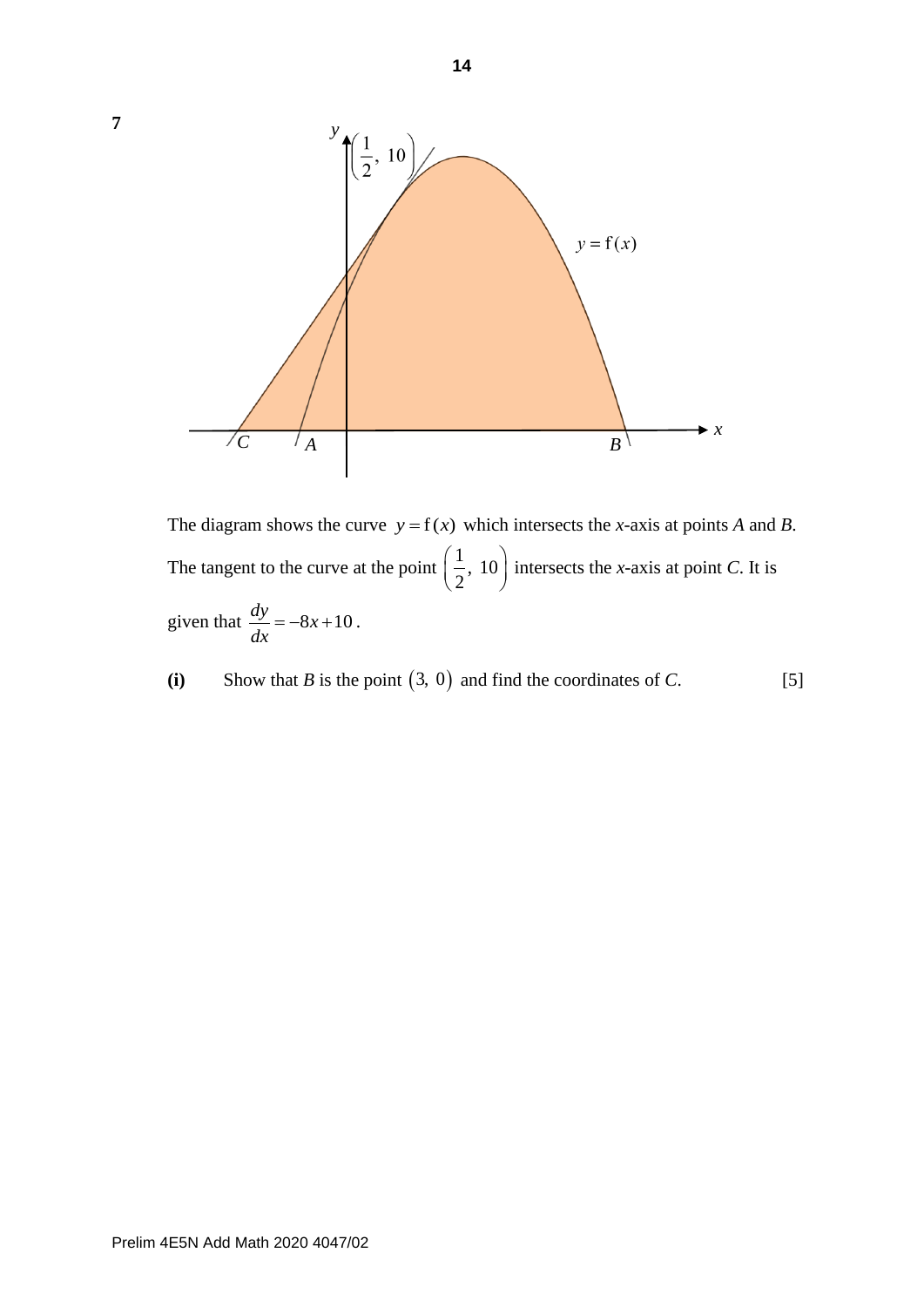**(ii)** Find the area of the shaded region. [5]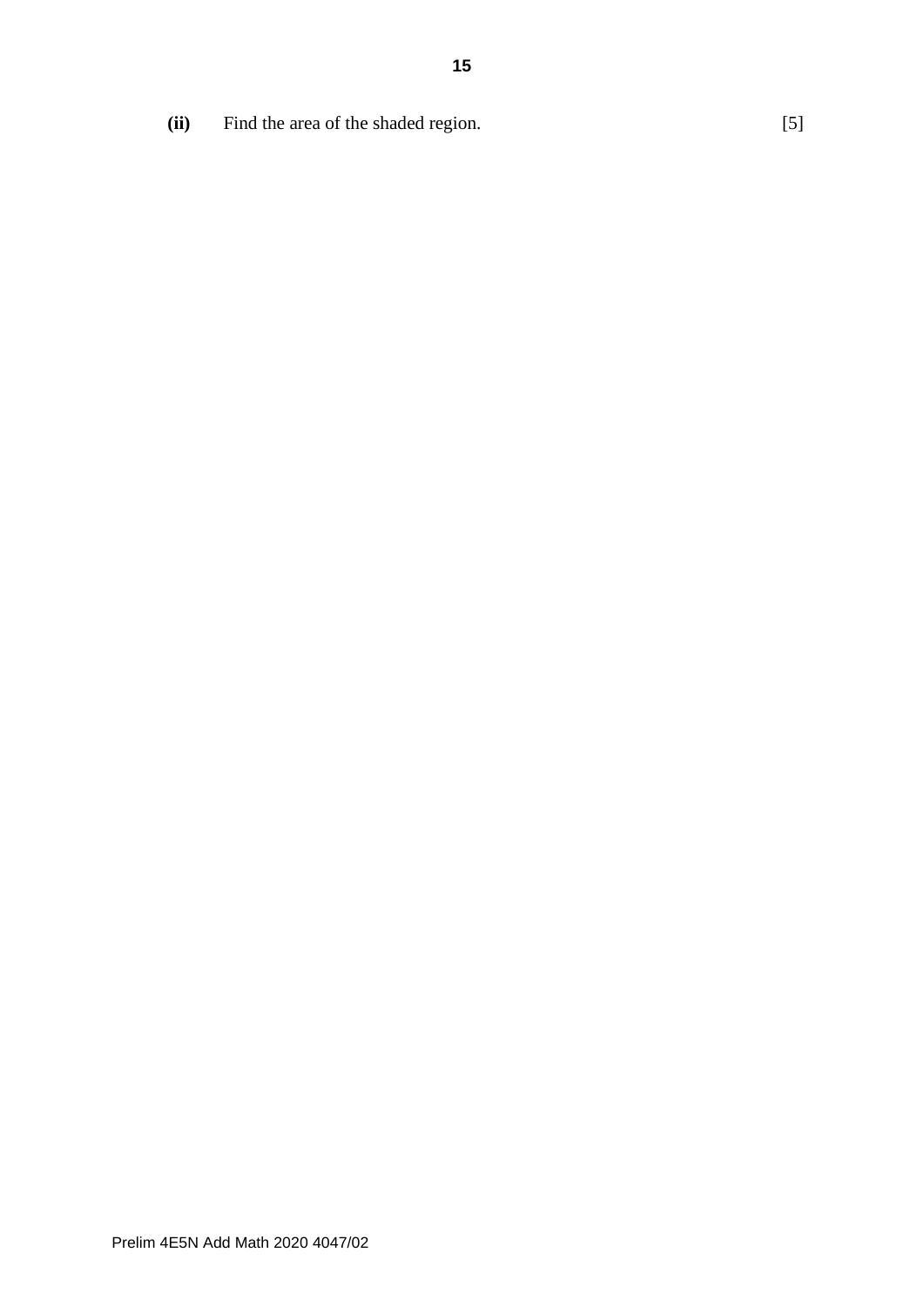8 (i) Sketch the graph of 
$$
y = |x^2 - 17x + 16|
$$
. [3]

(ii) Find the range of values of *x* for which  $|x^2 - 17x + 16| > 54$ . [5]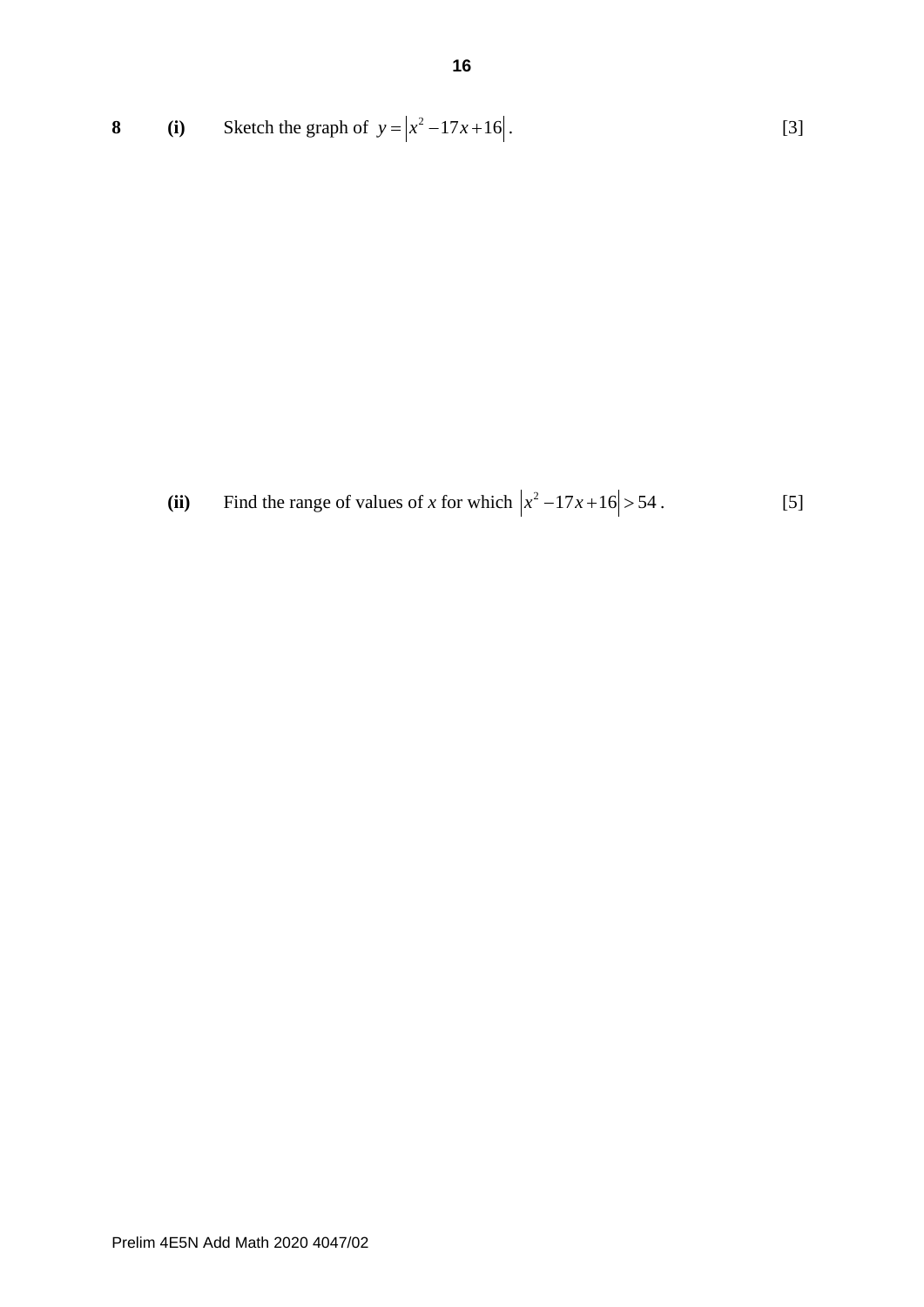(iii) Given that  $|x^2 - 17x + 16| = k$  has more than 2 distinct solutions, state the range of values of  $k$ . [2]

(iv) Determine the number of solutions of the equation  $|x^2 - 17x + 16| = 2x - 2$ . Justify your answer. [2]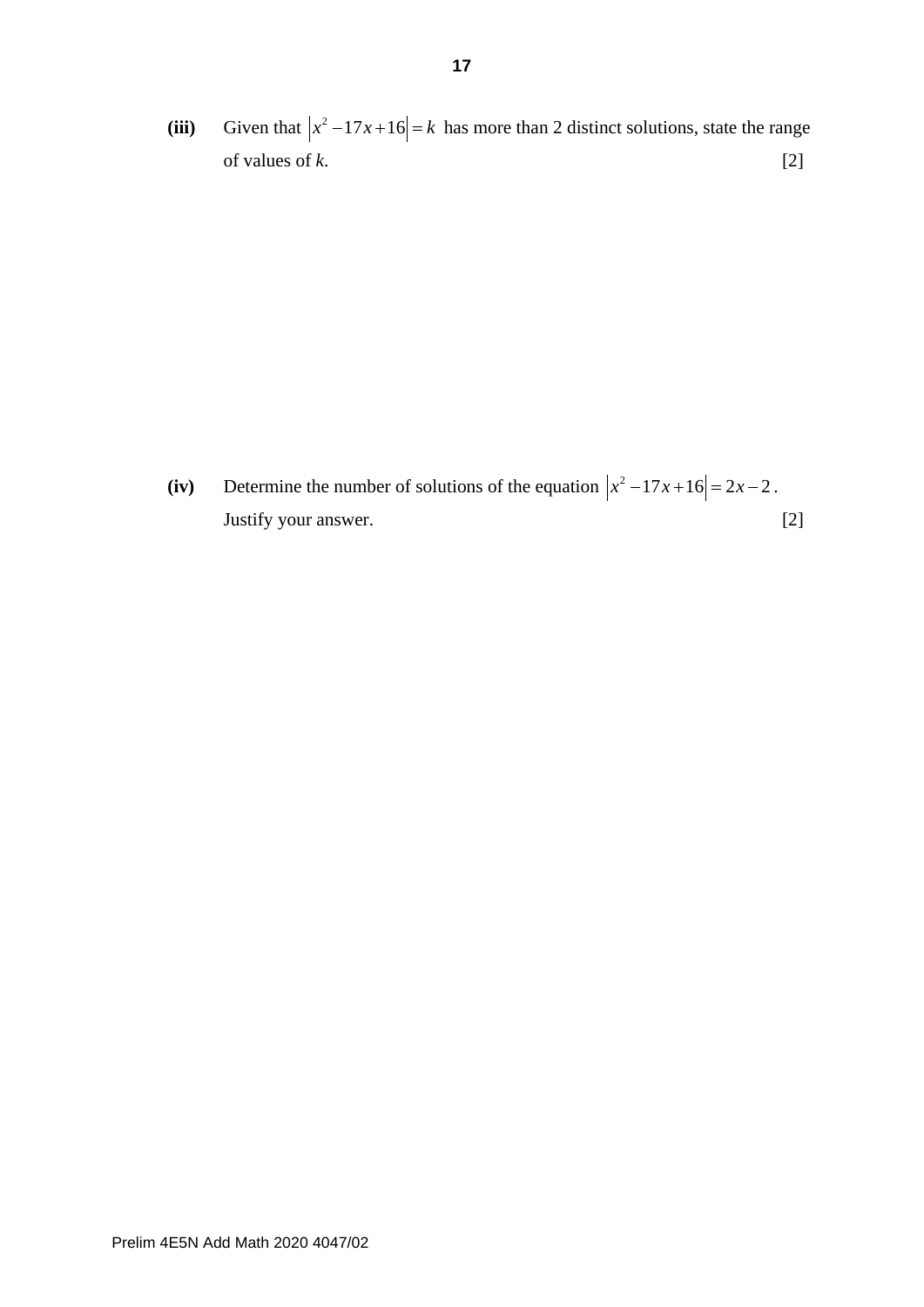**9** The diagram shows the side view *PQRST* of a tent. The tent rests with *RS* on horizontal ground. *PQRST* is symmetrical about the vertical *PU*, where *U* is the midpoint of *RS*. Angle  $QPU = \text{angle } QRU = \theta$  radians and the lengths of PQ and  $QR$  are 90 cm and 150 cm respectively. The vertical height of *P* from the ground is *h* cm.



(i) Explain clearly why  $h = 90\cos\theta + 150\sin\theta$ . [2]

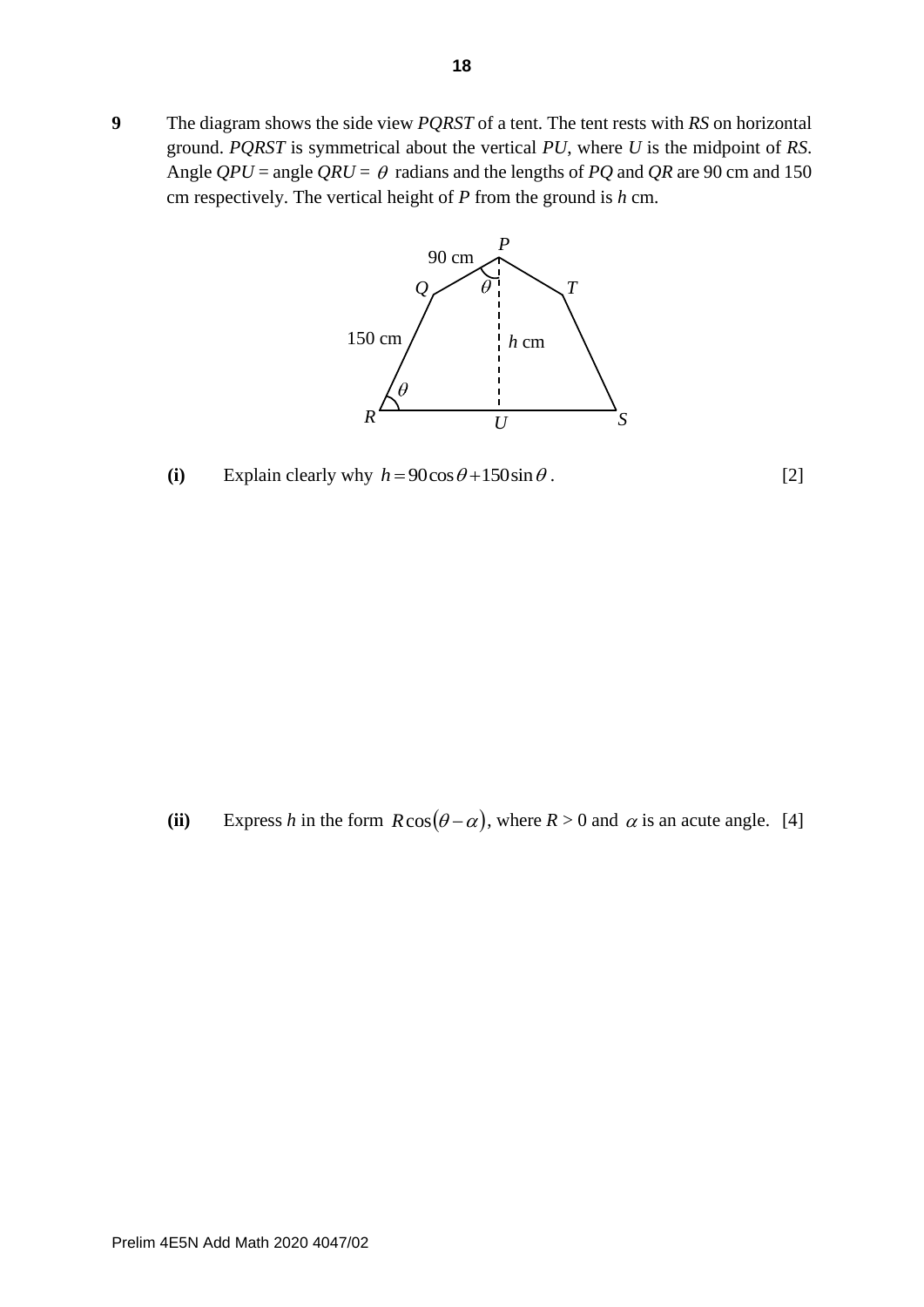(iii) Find the greatest possible value of  $h$  and the value of  $\theta$  at which this occurs. [3]

(iv) Find the values of  $\theta$  when  $h = 160$ . [3]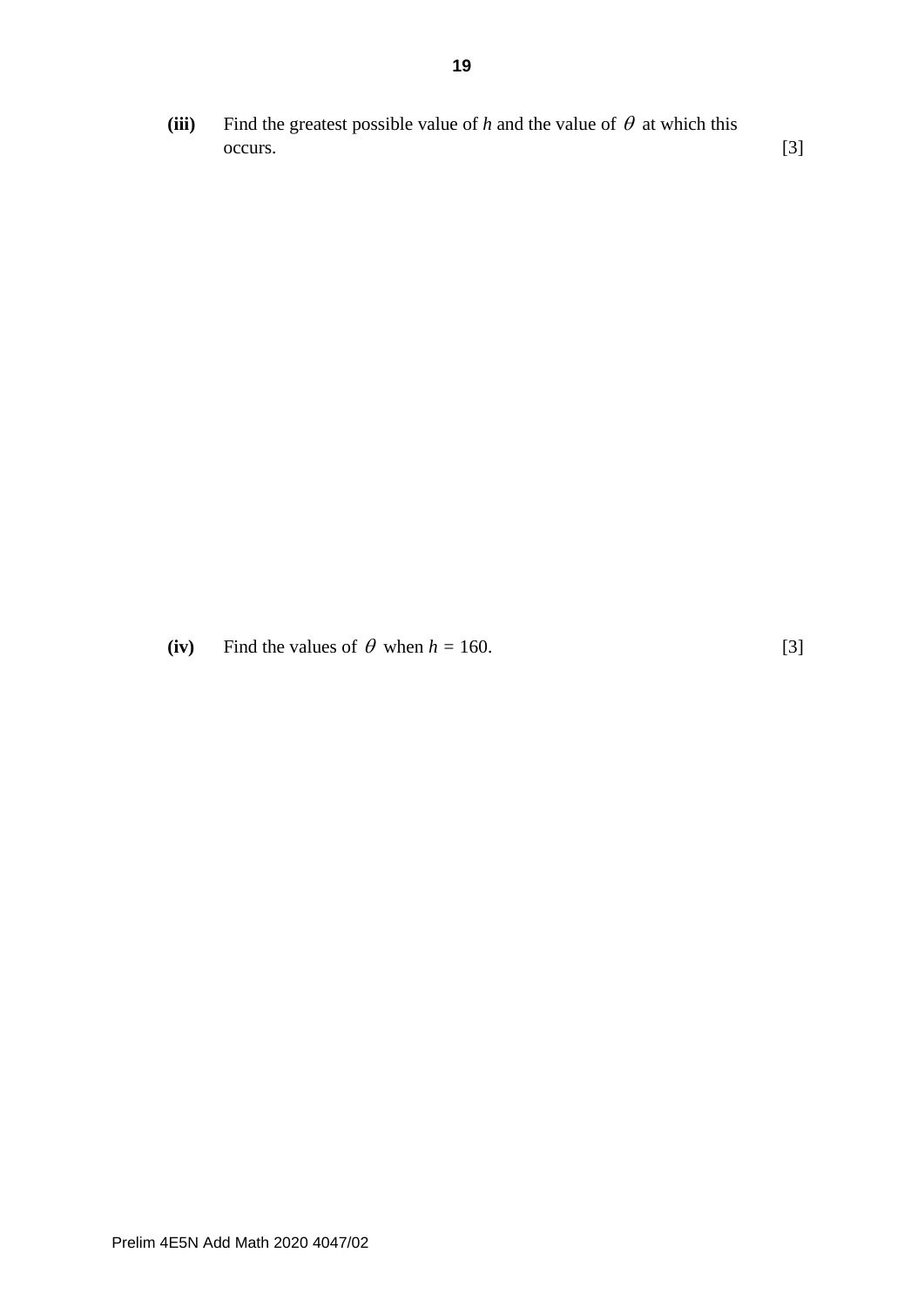**10** A bowl of liquid is heated to a high temperature. It subsequently cools in such a way that its temperature,  $T^{\circ}C$ , is given by  $T = 15 + Ae^{-kt}$ , where *t* minutes is the time of cooling and *A* and *k* are constants. The table below shows corresponding values of *t* and *T*.

| ັ    | ΙV   | ⊥୰   | า∩<br>∠∪ | n F<br>رے |
|------|------|------|----------|-----------|
| 58.8 | 40.3 | 29.6 | 23.4     | 19.9      |

(i) Draw the graph of  $ln(T - 15)$  against *t*. [3]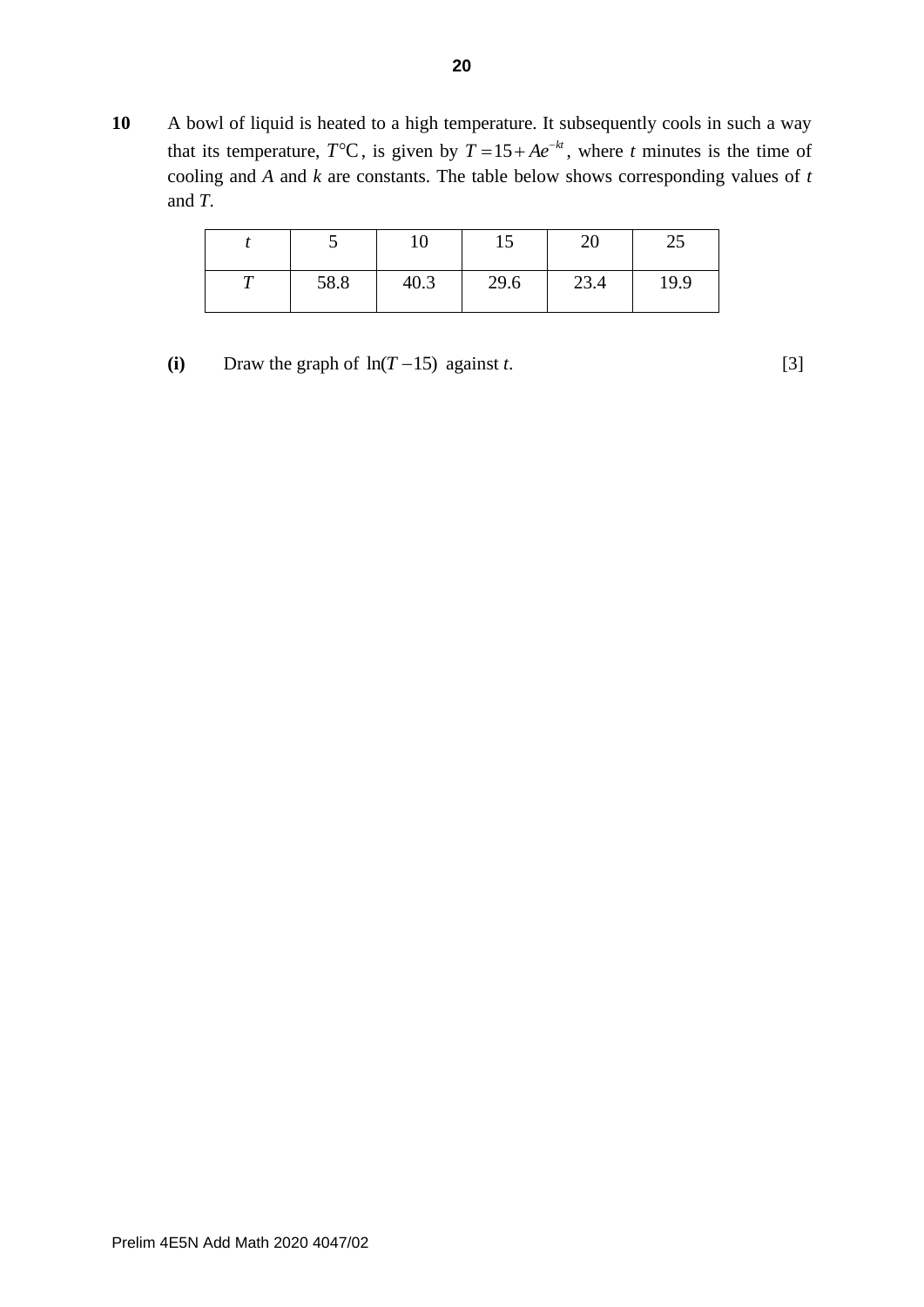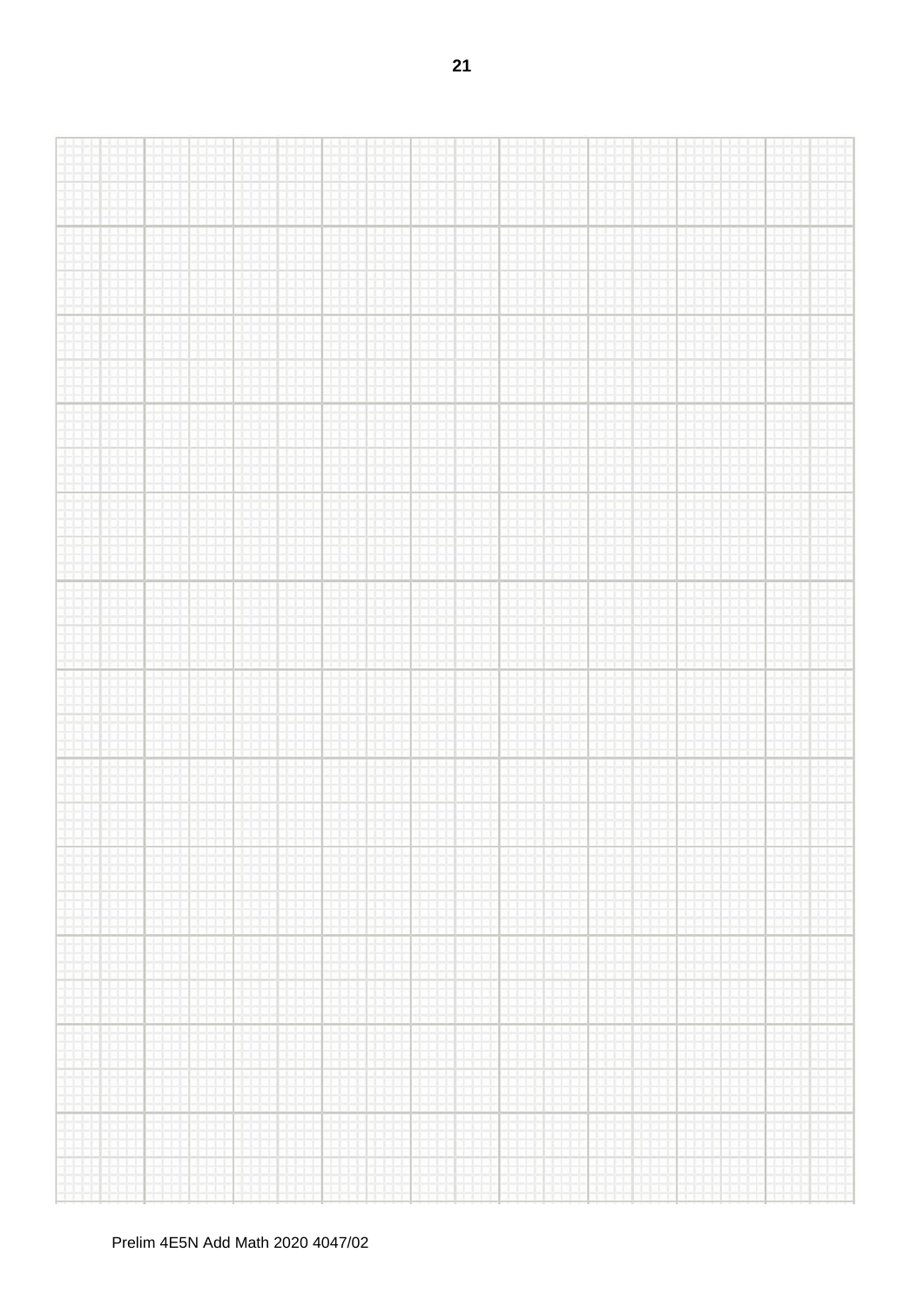**(ii)** Use the graph to estimate the value of each of the constants *A* and *k*. [5]

**(iii)** State the initial temperature of the liquid. [1]

**(iv)** Use the graph to estimate the time taken for the temperature of the liquid to drop to half of its original temperature. [2]

#### **End of Paper**